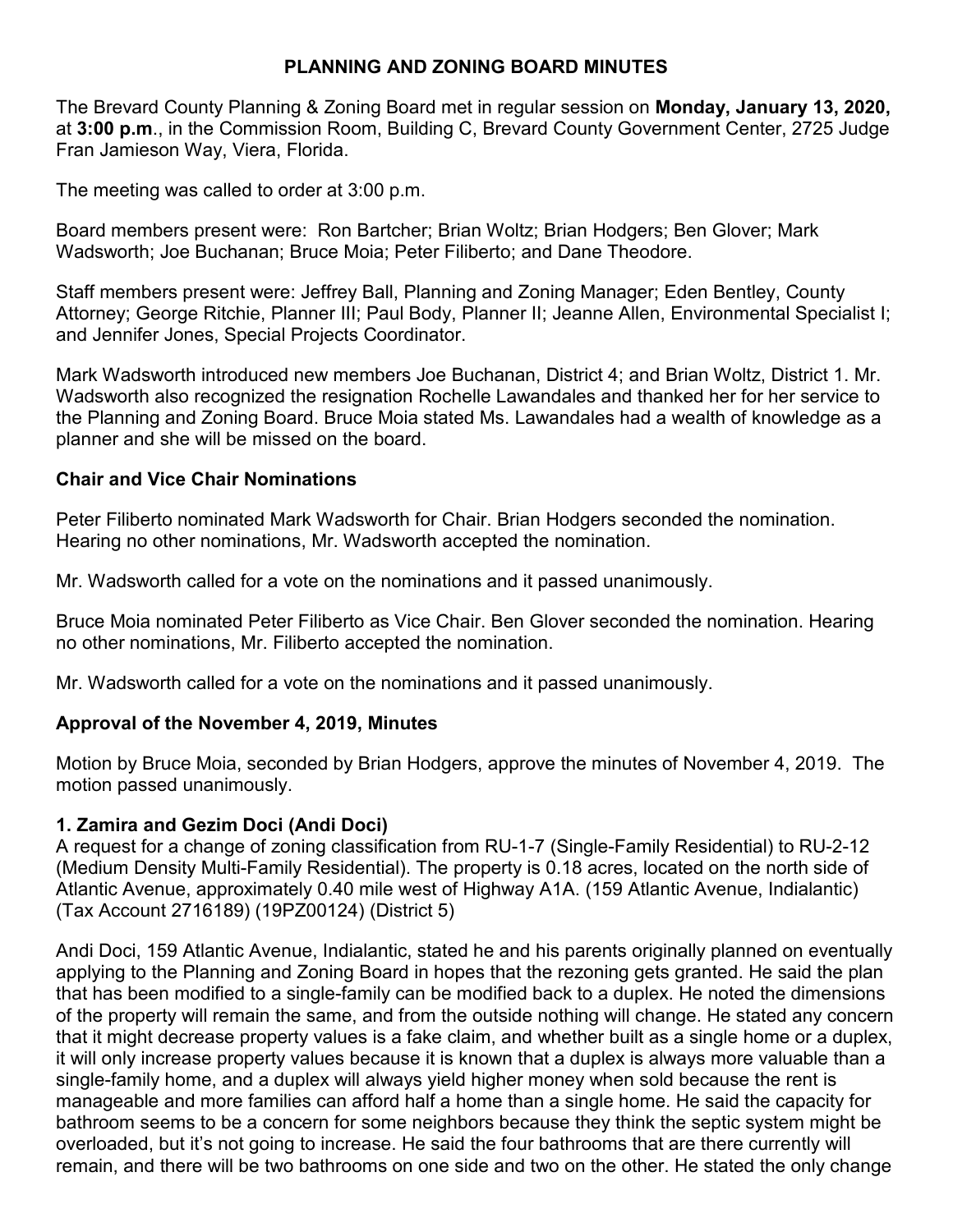will be that they will have to add another water meter and electrical meter, make the divisive wall between the two doors, and add another laundry, which is already planned. He stated the houses to the east and west have setback violations by at least 10 feet, and another house on the street has a variance for a pool that is within the setback. He stated his neighbors are concerned about his house lowering the property values, but their properties have already lowered the values, and any investment in the neighborhood will increase value.

Gezim Doci stated the duplex will be for him and his family, but it's better for him to have a separate kitchen.

Andi Doci stated because they have wonderful neighbors, they might move out and rent the house, but at 3,000 square feet, no one is going to pay \$4,500 a month, but if it is separated they would be close to that amount as if renting it as one. He pointed out that if changed to a duplex, the tax will automatically be higher, so the County will benefit from the higher tax, and if they rent it the tax will be higher because it's a rental.

Ron Vesser, 163 Atlantic Avenue, Indialantic, stated he lives on the west side of the subject property and he has some real concerns. He said he doesn't recall if the Doci's applied for a duplex or not, but he feels it is a mis-representation of what the property originally should have been. He said the Doci's also have bought a second lot on Atlantic Avenue and he's concerned about another duplex and another situation where they apply for a single-family and then try to get a multi-family unit. He said multi-family rental housing has a negative effect on single-family home values. He noted that the property in question lacks proper setbacks, plumbing, electrical, and septic specifications for multifamily use. He stated a multi-family rental property will have a substantially larger noise and traffic impact on the neighbors' quality of life. He said the current setbacks were intended for a single-family home and he strongly opposes any kind of variance. Atlantic Avenue doesn't have sewer, storm drains, or sidewalks, and duplexes with more traffic is not healthy for the environmental impact it will have on the street, not to mention public safety vehicles will be compromised in their ability to access Atlantic Avenue. He said the Doci's were granted a building permit for a single-family residence, and the request to already convert the zoning immediately after its completion brings into question whether the Doci's mis-represented their ultimate attempt and were less than transparent with the zoning process. He stated it was brought to his attention that the septic sign-off letter was never submitted to the Building Department, and he doesn't know if the septic system currently in place is legal and certified. He noted there are also two full kitchens in the home, and they have built what looks like a duplex but they did not apply for a permit for a duplex. He distributed letters to the board from other neighbors on Atlantic Avenue. (The letters can be found in file 19PZ00124, located in the Planning and Development Department.)

Jim Baker, 158 Atlantic Avenue, Indialantic, stated he lives across the street from the Doci's and just invested \$400,000 in a single-family home with an advanced aerobic septic system. He said the thing about an aerobic septic system in a single-family home is that it is one system, but in a duplex, someone lives on one side and someone lives on the other, and there is no control as to how many people can live in them and that overwhelms a septic system. He stated a duplex doesn't go with the street's atmosphere, it's not what the street was intended for, and the Canova Beach community was never designed for any kind of multi-family units. He concluded by saying he is opposed to the rezoning request and he hopes the Doci's withdraw their application.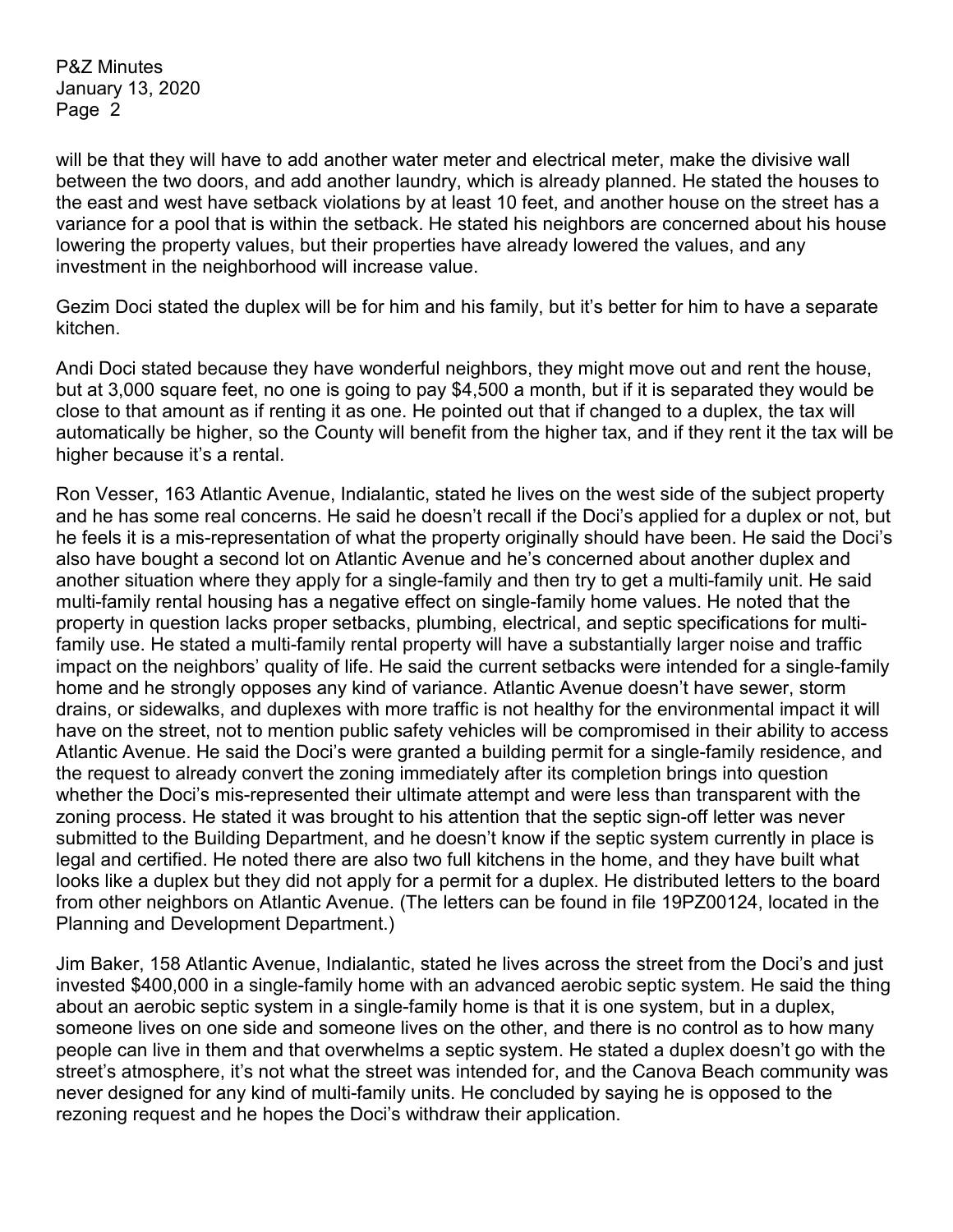Karen Holloway Adkins, 141 Atlantic Avenue, Indialantic, stated it appears the house was built as though it was going to be a duplex, there's no garages, the space on either side of the house is consumed with driveway areas except for the septic system, and there has already been some parking issues. She said contention with your neighbors is never a good way to start because they are a close-knit family on Atlantic Avenue. She stated when the large home was being built it came to everyone's attention that it was obviously set up for two families, as though it was a duplex.

Christine Britton, 2980 Ericusa Lane, Indialantic, stated she also thinks the house was built as a duplex because both sides look exactly the same; it has two driveways, and they both have a walk-up to a double door, but if you walk inside the double door you can see two doors that already exist, so it's pretty much already a duplex. She said her concern is that they've been less than transparent and it will set a precedent for the future.

Nancy Sowerbutts, 160 Atlantic Avenue, Indialantic, stated she feels the same as her neighbors, and she is concerned about short-term rentals in addition to everything that's already been mentioned.

Mr. Doci stated Atlantic Avenue is a dead-end street, so there's no additional traffic besides people going to their homes, and there's an average of one car every 15 minutes that passes by. He said people are concerned about rentals when they rent themselves. He acknowledged there was a mistake with the septic system because the builder had all the paperwork, but the County made a mistake, and it has been corrected. He said he could rent to five families and they can all live in one single-family residence, but he cannot do that financially. He said the neighbors are jealous, and the only one who can come close to their \$500,000 investment is Mr. Baker who has the \$400,000 house, but his pool is in the setbacks. He said he is planning to invest more, but Mr. Baker is not, and its just jealousy. He stated their plan was clearly stated in the Building Department, and he said they planned to build as fast as possible with no obstacles and eventually turn it from a duplex to a single so that eventually they can re-apply and try to get a duplex. He said staff can testify that he stated the house was not a duplex, and they were going to build it as single-family with plans to get a duplex, whether it gets approved or not. He stated the septic system will not be overloaded because they have other rental properties in New York and they charge a lot more for additional people that renters want to add. He said Ms. Sowerbutts, at 160 Atlantic Avenue currently rents and she is concerned how he does business, which is nobody's business.

Dane Theodore stated if the board approves the upgraded zoning, it's required that they have a connection to a centralized sewer system, and asked how they would get around that requirement.

Jeffrey Ball replied the Comprehensive Plan requires central water and that they connect to central sewer. As far as staff's research, central sewer is not available, and the only way to get around that is if the Board of County Commissioners waive that requirement.

Bruce Moia stated the property is clearly single-family zoning in the entire area; there's no multi-family zoning anywhere near the subject property except at the very corner abutting a State road, which is a major collector road, which makes more sense. He said the building permit application clearly states it's for a single-family residence. The property is 8,000 square feet, and even on City water the normal requirement is for one-quarter acre to have septic; this is over 2,000 square feet less than one-quarter acre, and to have two families on it would mean having a septic system on a 4,000 square foot lot. He said he knows where multi-family has been historically, and this isn't the area. He agrees with the residents that this is not appropriate, and if the applicants wanted to build multi-family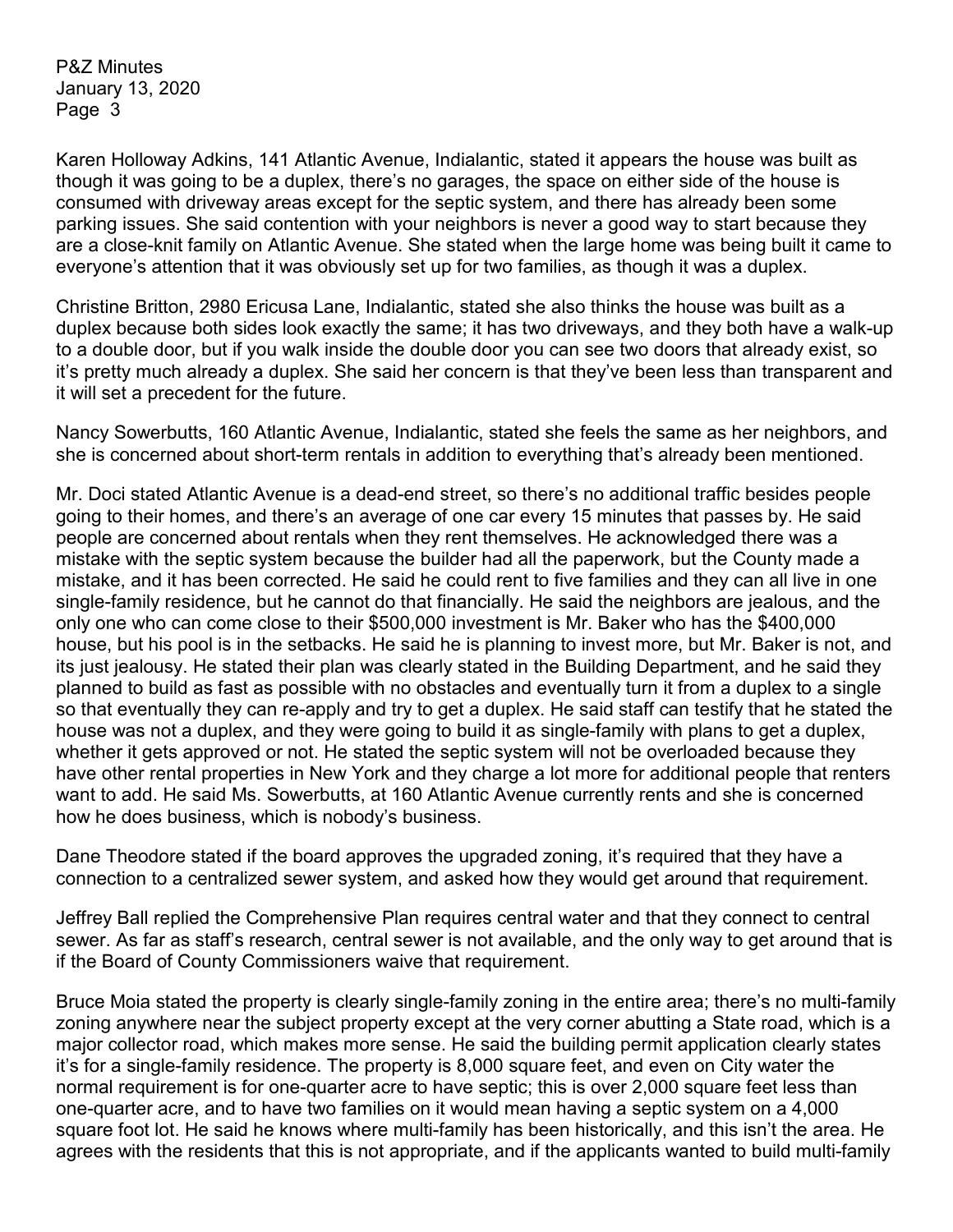they should have asked for this a long time ago; he's not sure it would have been approved, but it should have been asked for before if that was the intent, because it is clearly single-family residential and it has been for a very long time.

Ben Glover stated he agrees with the residents and he doesn't see this being multi-family at all. He said he doesn't like that they built it to look like a duplex and now they're trying to find a loophole.

Peter Filiberto stated there's a difference between short term rentals and long-term rentals, and the residents were talking about long-term rentals, but the applicant seems to be talking about short-term rentals. He said he doesn't want to set a precedence for a duplex in the area and he feels it will put a strain on utilities.

Motion by Peter Filiberto, seconded by Bruce Moia, to deny the request for a change of zoning classification from RU-1-7 to RU-2-12. The motion passed unanimously.

### **2. Timothy and Rebecca Reaves**

A request for a Small Scale Comprehensive Plan Amendment to change the Future Land Use designation from Residential 1:2.5 to Residential 1. The property is 2 acres, located on the south side of Richy Road, approximately 0.12 mile west of U.S. 1. (No assigned address. In the Mims area) (19PZ00126) (Tax Account 2000310) (District 1)

#### **3. Timothy and Rebecca Reaves**

A request for a change of zoning classification from AU (Agricultural Residential) to RR-1 (Rural Residential). The property is 2 acres, located on the south side of Richy Road, approximately 0.12 mile west of U.S. 1. (No assigned address. In the Mims area) (19PZ00127) (Tax Account 2000310) (District 1)

Rebecca Reaves, 3860 Richy Road, Mims, stated they purchased the two-acre property in 2017 as a pasture. She explained that the previous owner, Peggy Conner, acquired the property in 1985 when a neighbor asked her to buy his two-acre parcel, and he was to sell an acre back to her so that it was a buildable lot. Unbeknownst to Ms. Conner, he sold his property and never offered her back the acre. She reached out to the new owners, but they had no interest in selling her back an acre. She said they can't do anything with the land unless they are able to rezone. She noted that starting at the southwest end of Richy Road, the lot sizes go from 1.69 acres, then 1.85 acres, to 2.02, to 2.2, to 2.65, and the next three are 2.97 acres, with the exception of theirs. She stated one parcel over is a one-acre lot that was zoned BU-1 and a brand new house was just built on it, and two blocks north of them RR-1 property.

She stated one of the objection letters she received is from the Mock's, who back up to the south end of her property, and they are concerned that if she builds a home they will have problems with water intrusion. She explained that any new home will be built to code and lot drainage will be approved by the County, so there should not be an issue with water intrusion. She pointed out there is almost three acres between the back portion of her property and where Mr. Mock's house is situated. She noted she has provided affidavits from the next-door neighbors and surrounding neighbors that support her, and she submitted a letter from Peggy Conner confirming how she acquired the property and why it was divided the way it was.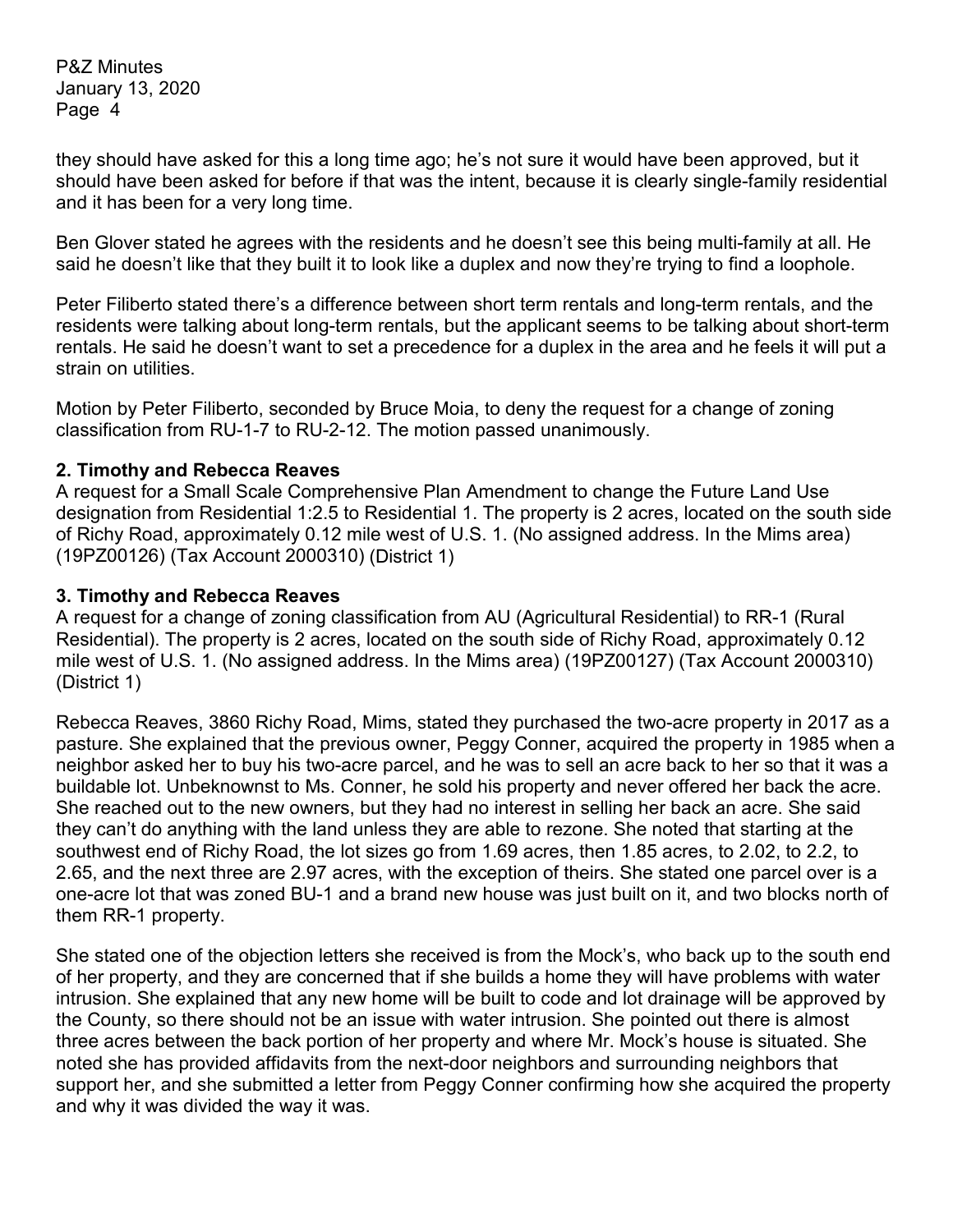Ron Bartcher asked Ms. Reaves if she has any plans to build more than one residence on the lot. Ms. Reaves replied no. Mr. Bartcher asked if she would be willing to enter into a binding development plan stating such. Ms. Reaves replied yes.

Mr. Bartcher stated his concern is that the residents of Mims want to keep that a rural area, and one house on 2.5 acres is what they would like to see. He said one house on 2 acres versus 2.5 is not a significant change; however, if she were to subdivide into two lots, that would be a significant change. Ms. Reaves stated they absolutely will not subdivide, they just want to be able to build a house on it.

Peter Filiberto asked what is on the property currently. Ms. Reaves replied horses are currently on the property.

Wayne Mock, 3900 Richy Road, Mims, stated he lives across the street from the subject property. He stated there is a building boom in Mims and the County is letting people build houses four feet off the ground and he's currently in a soup bowl because of it, and he is opposed to further development on Richy Road.

Sabrina Jeffers, 4020 Richy Road, Mims, stated she doesn't want more homes on Richy Road, and they moved there because they liked the room. She said all of the new houses are being built up so much that the County can't handle the water runoff as it is; they've always had problems in heavy rains and hurricanes, and they can't get the County to clean out the ditches properly. She stated she's lived there for 21 years and the more homes that are built the more it's going to impact those who have been there for many years. She noted there are several properties that are for sale on that Richy Road, and that's going to open the door for someone to split lots and build more houses. She said she doesn't want it; she likes it the way it is; and she's very much opposed. She asked the board to not put more stress on the properties, as the whole area was designed to be room for people. She said Ms. Reaves knew when she purchased the property that it was unbuildable.

Mr. Bartcher stated the Mims Small Area Study group wanted to keep that area rural, and if someone were to buy a 2.5-acre lot and try to split it, he would certainly oppose it, but he doesn't think that's a concern. He said as far as the water, everyone has water problems. He stated he sees no reason to deny the request, and he would rather approve it with the condition that there only be one house built on the two acres.

Bruce Moia stated he doesn't think this board has ever denied someone the right to build a singlefamily home on a lot that large, no matter where it was. He understands the area is not well drained or well planned, so there are those issues. He said a binding development plan runs with the land, so even if she sells the property, the future owners could not split the lot.

Motion by Ron Bartcher, seconded by Bruce Moia, to approve the Small Scale Plan Amendment to change the Future Land Use designation from Residential 1:2.5 to Residential 1. The vote was unanimous.

Motion by Ron Bartcher, seconded by Bruce Moia, to approve the change of zoning classification from AU to RR-1, with a BDP limited to one single-family residence.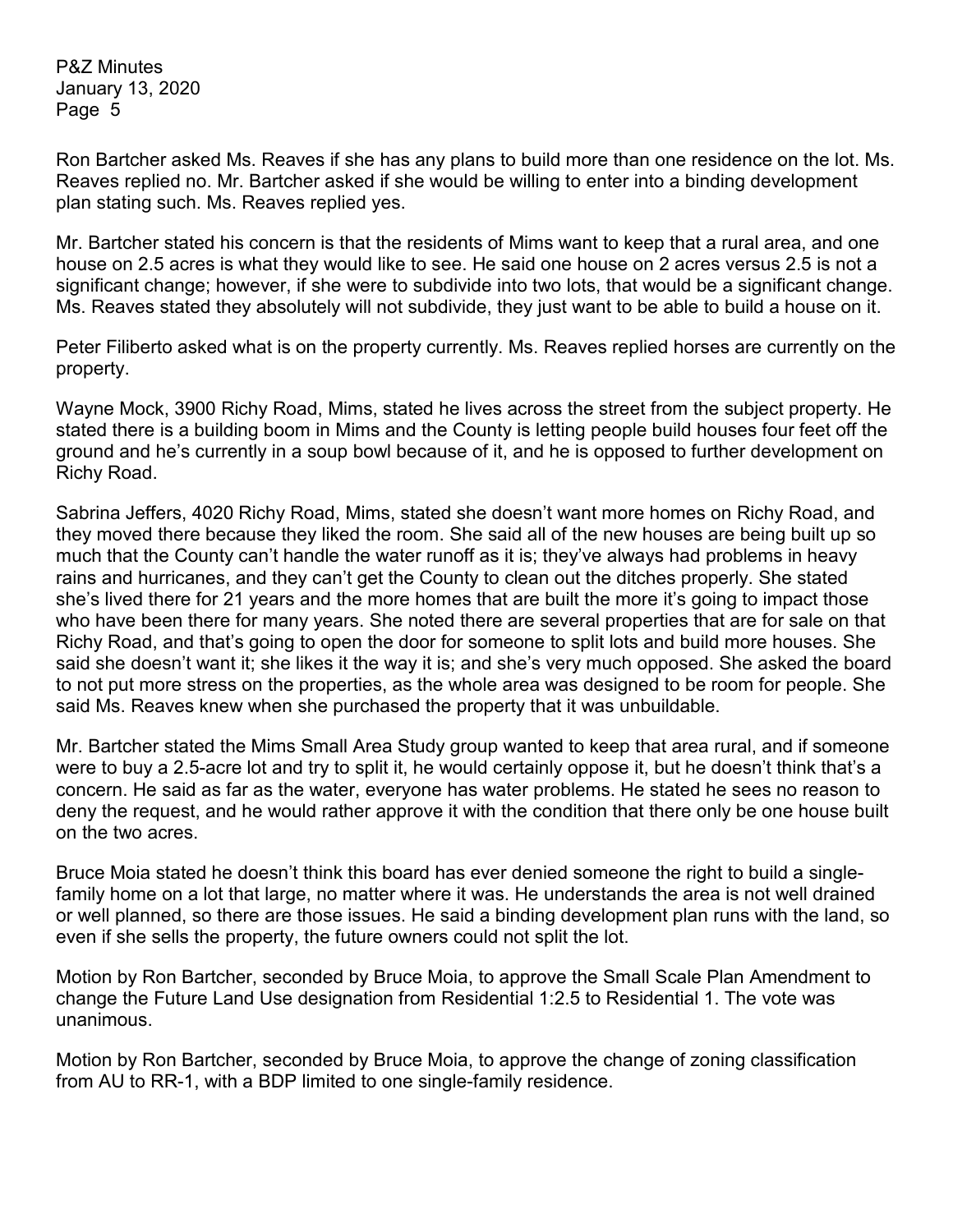#### **4. Charles and Lindsey Michell**

A change of zoning classification from GU (General Use) to AU (Agricultural Residential). The property is 2.38 acres, located at 5430 Florida Palm Avenue, Cocoa. (19PZ00132) (Tax Account 2314035)

Charles Michell, 5430 Florida Palm Avenue, Cocoa, stated he would like to rezone so his kids can have cows and horses.

Bruce Moia stated the property is 2.38 acres, and asked if that will be an issue because the Future Land Use designation is Residential 1:2.5. Jeffrey Ball replied no, because it is a nonconforming lot of record.

Ron Bartcher asked if Mr. Michell understands what a nonconforming lot is. Mr. Michell asked for clarification on nonconforming lots of record.

Jeffrey Ball explained a nonconforming lot of record means the lot has a configuration that preceded the current regulation for the zoning classification. The code allows for a property owner to rezone properties that are under that configuration.

Paul Body further explained that the property is in Canaveral Groves, and at one time the GU zoning classification required one acre, but in 1975 it changed from one acre to five acres. So, it's nonconforming to the size requirements. The code allows someone to rezone property as long as it's a nonconforming lot and consistent with the Comprehensive Plan, and AU is consistent. He noted the applicant still has to meet the requirements of setbacks for all structures in the AU zoning.

Motion by Bruce Moia, seconded by Ben Glover, to approve the change of zoning classification from GU to AU. The vote was unanimous.

# **5. Robert and Donna Murico**

A change of zoning classification from GU (General Use) to AU (Agricultural Residential). The property is 2.35 acres, located at 6820 Cherven Avenue, Cocoa. (19PZ00133) (Tax Account 2403118) (District 1)

Motion by Bruce Moia, seconded by Peter Filiberto, to table the item to the end of the agenda as the applicant failed to appear.

# **6. John Vogt**

A change of zoning classification from RU-1-7 (Single-Family Residential) and TR-1 (Single-Family Mobile Home) to AU(L) (Agricultural Residential, Low-Intensity). The property is 3.20 acres, located on the east side of Palm Street, approximately 245 feet south of Magoon Avenue (No assigned address. In the Mims area.) (19PZ00134) (Tax Accounts 2002584, 2002585, 2002587, 2003161, 2002586, 2003162, 2002593, 3020704) (District 1)

John Vogt, 7215 Milton Avenue, Cocoa, stated he'd like to build a barn on the south end of the property, and in a year or so build a house on the north end, and put a pond between the two. He said all of his neighbors seem to be in favor of it, and he only wants one house and a barn.

Hal Jurka, 5940 Magnolia Street, Mims, stated his property adjoins Mr. Vogt's property, and there's been some issues already with excessive noise from the subject property. He stated at times, Mr.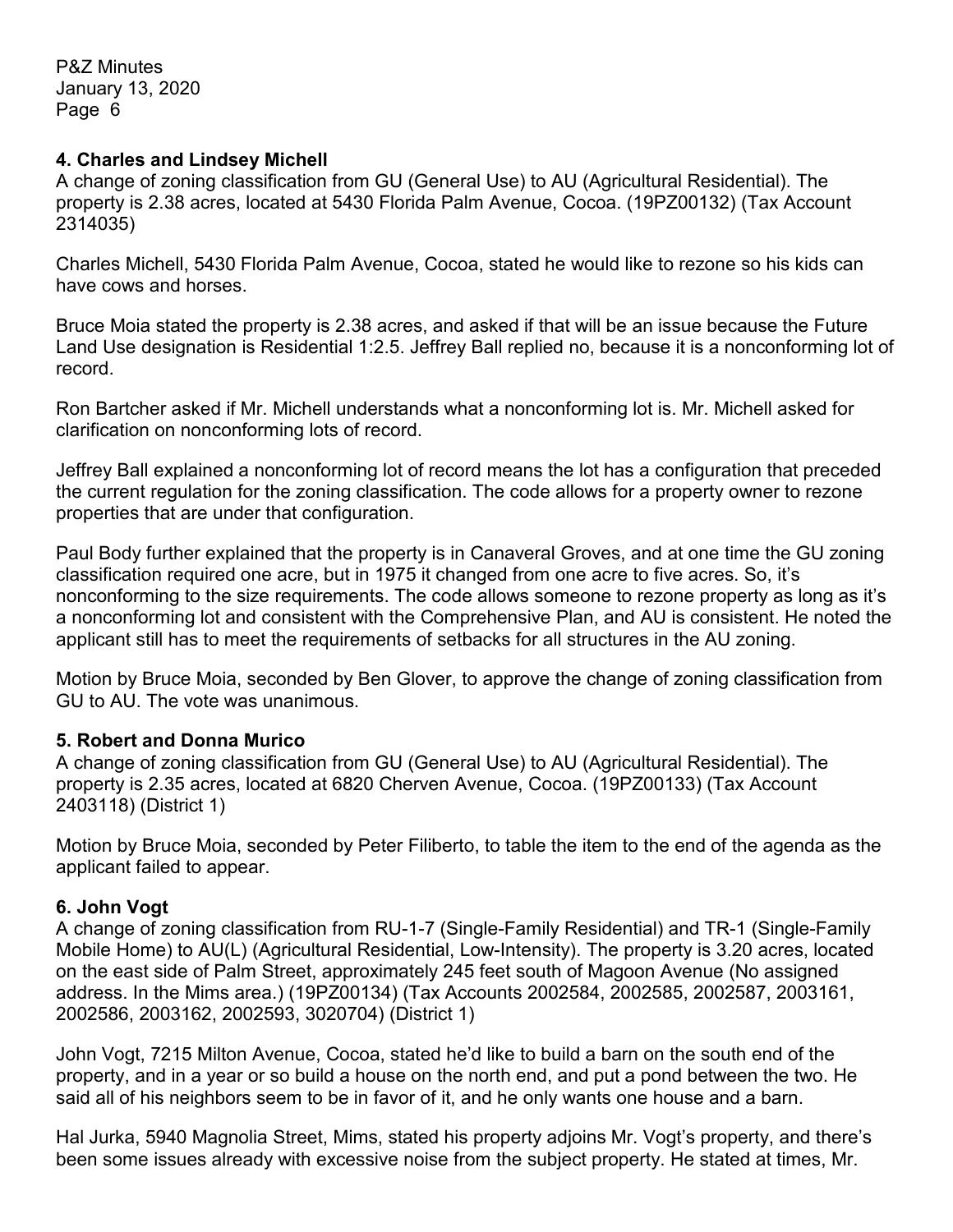Vogt has used the property as a racetrack for all terrain vehicles; they kicked up a lot of dust, and the noise was unbearable, forcing he and his wife inside. He further stated Mr. Vogt is using his property for storage of a large motor home and travel trailer and it seems they will have a permanent home there, and the proposed construction of a barn will continue to make the property a storage lot, which is not compatible with the residential neighborhood. He said Mr. Vogt recently had a portion of Pine Street vacated in order to construct a single-family residence, but now that's no longer his plan. He pointed out that agricultural zoning allows for other uses such as livestock, and he doesn't think those uses are compatible with the residential nature of the neighborhood. He asked the board to deny the request.

Mr. Vogt explained that they had a birthday party for his five-year old grandson last February and they are going to have another one this February. He said the kids are on 50-cc four-wheelers riding around on the property, and there were about 15 little kids there that day and it lasted for six or seven hours, and most of the other neighbors stopped by and had lunch with them.

Ron Bartcher asked what kind of agricultural uses Mr. Vogt plans do to on the property. Mr. Vogt replied maybe a 4-H cow for the kids. He stated he just wants a large piece of property with a barn at one end, a pond in the middle, and his house at the other end.

Mr. Bartcher stated his concern is that this the residential portion of Scottsmoor. Mr. Vogt pointed out that behind his property is RR-1 zoning, and to the north is another AU-zoned property.

Ben Glover asked staff if AU allows the applicant to sell agricultural products from the property. Jeffrey Ball explained the difference between AU and AU(L) is the ability to sell commercially from the property, and the applicant has requested AU(L), so the selling of products would not be allowed.

Bruce Moia asked how the AU zoning exempts him from the wetland impacts and heritage tree preservation. Jeanne Allen responded that in order to be exempt from any kind of wetlands or landscaping code the applicant would have to be bona fide agriculture, and that goes through the Property Appraiser's Office. Since the applicant is requesting the low-intensity AU(L) zoning, she doesn't think he'll get it because he would need to be able to sell things and prove it with receipts to get bona fide, so he would not be exempt.

Bruce Moia stated the noise comment that was made is a Code Enforcement issue. Mr. Ball stated the County has a noise ordinance, so if there's a noise violation, neighbors can call Code Enforcement to investigate.

Dane Theodore stated under the 'For Board Consideration' of the staff comments it says the board may wish to consider the setbacks allowed for a barn in AU(L) are 50 -feet from the side and rear, and asked if that is not the case if the board doesn't require that.

Paul Body replied yes, the setbacks are still required.

Dane Theodore asked if the applicant will have difficulty building barn with all of the wetlands and meeting the setbacks. Mr. Body replied, possibly, but it will be up to Natural Resources to enforce.

Motion by Ben Glover, seconded by Bruce Moia, to approve the change of zoning classification from RU-1-7 and TR-1, to AU(L). The vote passed 8:1, with Ron Bartcher voting nay.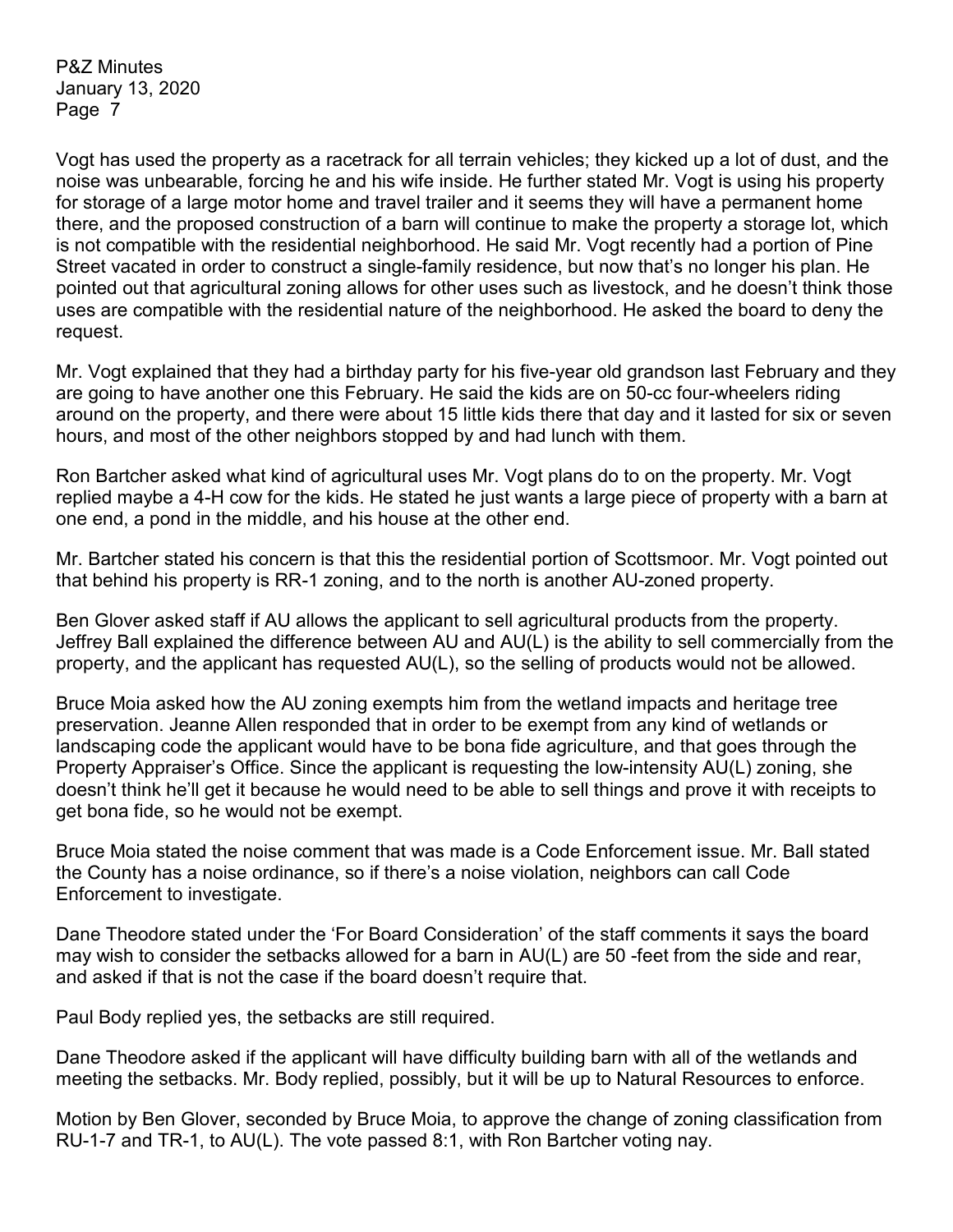#### **7. Thomas P. and Shannon Harmony**

A change of zoning classification from TR-3 (Mobile Home Park) and AU (Agricultural Residential) to all AU, and removal of an existing BSP (Binding Site Plan). The property is 5.13 acres, located on the south side of Pluckebaum Road, approximately 0.17 miles east of South Range Road. (No assigned address. In the Rockledge area.) (19PZ00136) (Tax Accounts 2504668 and 3013762) (District 2)

Tom Harmony, 2190 Rockledge Drive, Rockledge, stated they are combining two properties; the TR-1 zoning is from the property behind them that was never developed, and they want to make it all AU.

Motion by Ben Glover, seconded by Brian Hodgers, to approve the change of zoning classification from TR-3 and AU to all AU, and removal of an existing BSP. The vote was unanimous.

### **8. Holly Enterprises of Brevard, Inc. (Curtis McKinney)**

A change of zoning classification from BU-1 (General Retail Commercial) and GU (General Use) to BU-1-A (Restricted Neighborhood Commercial) and a CUP (Conditional Use Permit) for Alcoholic Beverages (full-liquor) for On-Premises Consumption in Conjunction with a Snack bar or restaurant. The property is 2.4 acres, located at 6901 Highway 192, Melbourne. (19PZ00137) (Tax Accounts 2862242, 2704571, 2744610) (District 5)

Curtis McKinney, 6901 West New Haven Avenue, West Melbourne, stated he'd like to get a liquor license for the snack bar and restaurant; he's had a beer and wine license for over 20 years. He stated there has been a substantial amount of people ask for liquor and he doesn't see where it has any adverse effect on the area.

Ben Glover asked if there is a restaurant there currently. Mr. McKinney replied no, there is a bar, but not a restaurant. He said he intends to submit an application for a restaurant, but there are some things he needs to do before he can do that. He stated there will be a restaurant at some point, but for now there is a food truck.

Motion by Bruce Moia, seconded by Peter Filiberto, to approve the change of zoning classification from GU and BU-1 to BU-1-A, and CUP for Alcoholic Beverages (full liquor) for On-Premises Consumption in conjunction with a snack bar and restaurant. The vote was unanimous.

# **9. Reagen & McKinley, LLC (Carmine Ferraro)**

A CUP (Conditional Use Permit) for Alcoholic Beverages (beer & wine only) for On-Premises Consumption in conjunction with a restaurant, in a PUD (Planned Unit Development) zoning classification. The property is .06 acres / 2,800 square feet, located at 2348 Citadel Way, Unit 105, Melbourne. (19PZ00138) (Tax Account 2626895) (District 4)

Carmine Ferraro, 3860 Curtis Boulevard, Suite 636, Cocoa, stated Reagen & McKinley are seeking a CUP for beer and wine only for on-premises consumption in conjunction with a restaurant. There have been several other CUPs approved in the surrounding area.

Motion by Bruce Moia, seconded by Brian Hodgers, to approve the CUP for Alcoholic Beverages (beer & wine only) for On-Premises Consumption in conjunction with a restaurant, in a PUD (Planned Unit Development). The vote was unanimous.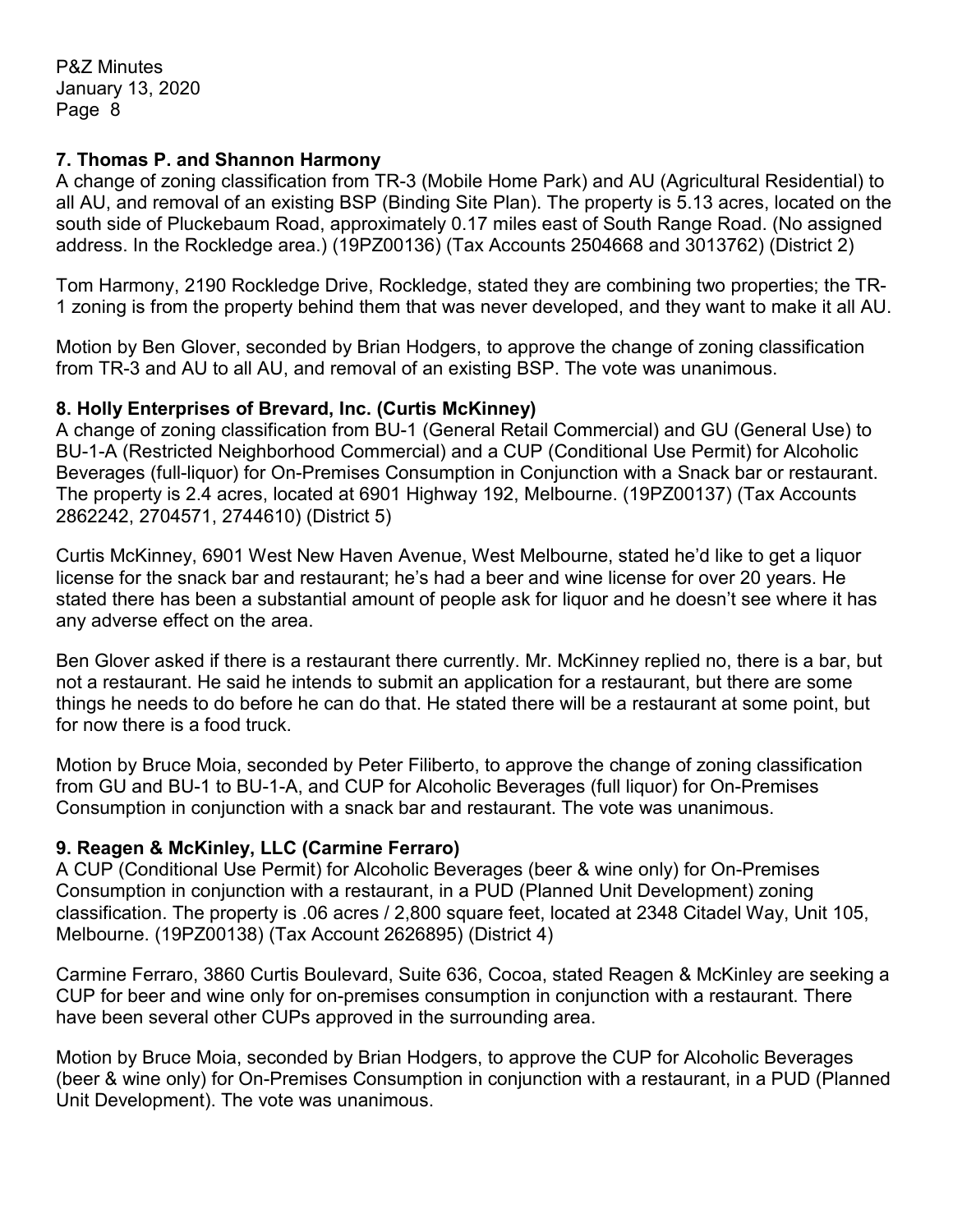### **10. Beatrice A. Akman (Corey Lancaster)**

A CUP (Conditional Use Permit) for a Guesthouse, in an RU-1-11 (Single-Family Residential) zoning classification. The property is 0.96 acres, located at 1291 Newfound Harbor Drive, Merritt Island. (19PZ00139) (Tax Account 2514604) (District 2)

Motion by Bruce Moia, seconded by Ben Glover, to table the item to the end of the agenda, as the applicant failed to appear.

# **11. Estrella Funeias Shouppe (Frederick Bertolotti)**

A change of zoning classification from GU (General Use), RRHM-1 (Rural Residential Mobile Home), and AU (Agricultural Residential) to all AU, with a BDP (Binding Development Plan) limited to seven lots. The property is 31.04 +/- acres, located at 550 Willowbrook Street, Palm Bay) (19PZ00140) (Tax Accounts 3000537, 3000560) (District 5)

Frederick Bertolotti, 140 Third Avenue, Indialantic, stated the property has three different zonings, and the property owner wanted to choose the best one that would be agricultural and make it all one zoning. He stated the intent is to come back to the board in the future and request a Conditional Use Permit for a small bed and breakfast.

Peter Filiberto asked if there are plans for agritourism or the selling of agricultural products from the property. Mr. Bertolotti replied no.

Motion by Peter Filiberto, seconded by Bruce Moia, to approve the change of classification from GU (General Use), RRHM-1 (Rural Residential Mobile Home), and AU (Agricultural Residential) to all AU, with a BDP limited to seven lots.

#### **12. Barefoot Bay Recreation District (Ninette Ierome)**

A CUP (Conditional Use Permit) for Alcoholic Beverages (beer & wine only) for On-Premises Consumption in conjunction with a restaurant in a BU-1-A zoning classification. The property is 1,500 square feet, located at 937 C Barefoot Boulevard, Micco. (19PZ00141) (Tax Account 3004299) (District 3)

Ninette Ierome, 1013 Thrush Circle, Barefoot Bay, stated the request is for beer and wine only because customers have been asking for it, and it would increase the restaurant's revenue.

Motion by Bruce Moia, seconded by Brian Hodgers to approve the CUP for Alcoholic Beverages (beer & wine only) for On-Premises Consumption in conjunction with a restaurant. The vote passed unanimously.

#### **5. Robert and Donna Murico (continued)**

A change of zoning classification from GU (General Use) to AU (Agricultural Residential). The property is 2.35 acres, located at 6820 Cherven Avenue, Cocoa. (19PZ00133) (Tax Account 2403118) (District 1)

Motion by Bruce Moia, seconded by Peter Filiberto, to table to the February 10, 2020, Planning and Zoning Board meeting. The vote was unanimous.

The applicant withdrew the request after adjournment of the meeting. Letter received 01/13/20.